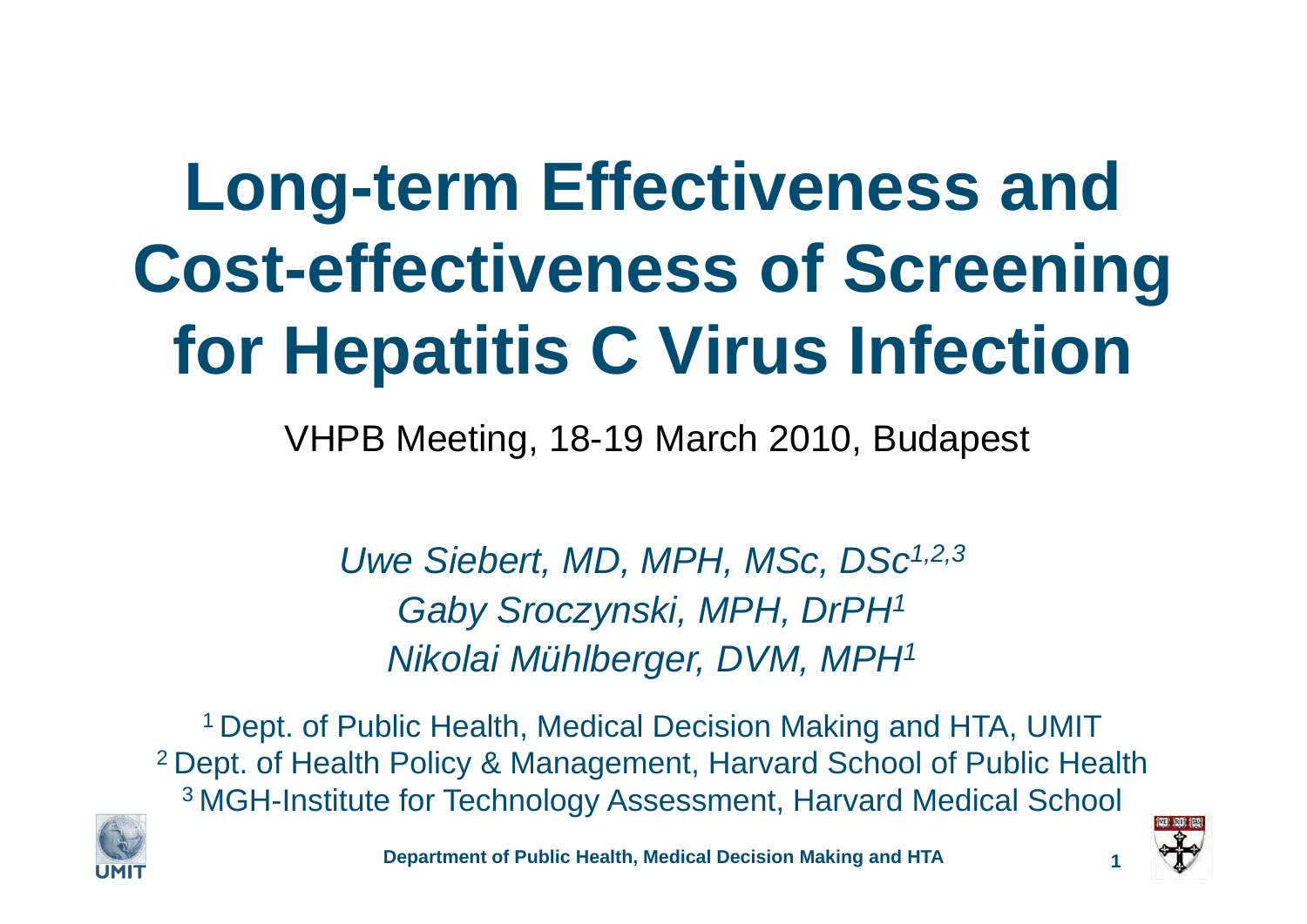#### **Contact Address:**

Uwe Siebert, MD, MPH, MSc, ScD

Professor of Public Health (UMIT)

Adjunct Prof. of Health Policy and Management (Harvard University)

Chair, Dept. of Public Health, Information Systems and HTA UMIT - University for Health Sciences, Medical Informatics and **Technology** Eduard Wallnoefer Center I, A-6060 Hall i.T., AUSTRIA

Tel.: +43(0)50-8648-3930, Fax: +43(0)50-8648-673931

Email: public-health@umit.at

Internet: www.umit.at



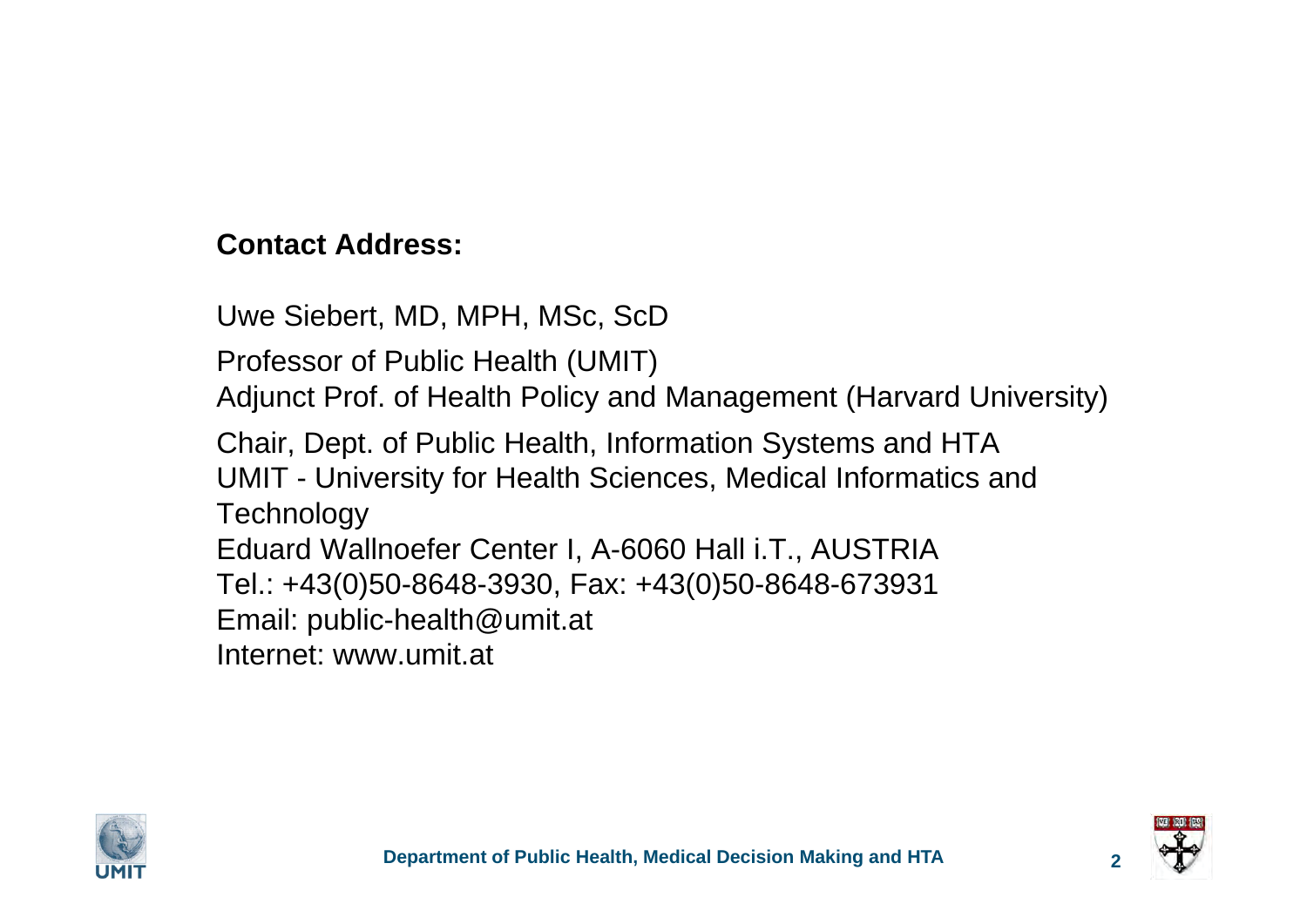# WHO Principles of Screening

- 1.The condition should be an important health problem.
- 2.There should be a treatment for the condition.
- 3. Facilities for diagnosis and treatment should be available.
- 4.There should be a latent stage of the disease.
- 5. There should be a test or examination for the condition.
- 6. The test should be acceptable to the population.
- 7.The natural history of the disease should be adequately understood.
- 8. There should be an agreed policy on who to treat.
- 9. The total cost of finding a case should be economically balanced in relation to medical expenditure as a whole.
- 10. Case-finding should be a continuous process, not just a "once and for all" project.







WHO 1986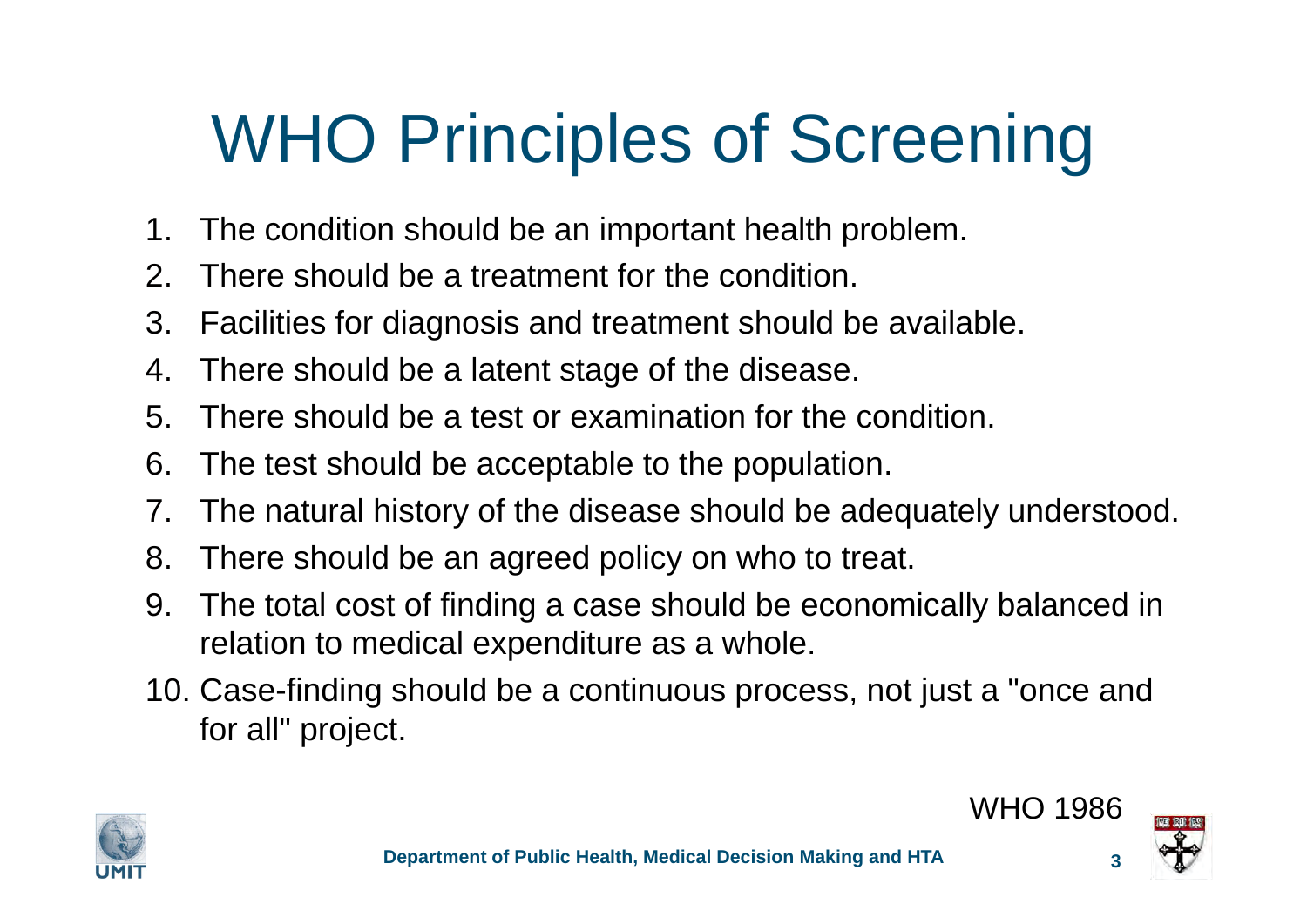# WHO Principles of Screening

- 1.The condition should be an important health problem.
- 2.There should be a treatment for the condition.
- 3. Facilities for diagnosis and treatment should be available.
- 4.There should be a latent stage of the disease.
- 5. There should be a test or examination for the condition.
- 6. The test should be acceptable to the population.
- 7.The natural history of the disease should be adequately understood.
- 8. There should be an agreed cost-effective policy on who to treat.
- 9. The total cost and cost-effectiveness of finding a case should be economically balanced in relation to medical expenditure as a whole.
- 10. Case-finding should be a continuous process, not just a "once and for all" project.







WHO 1986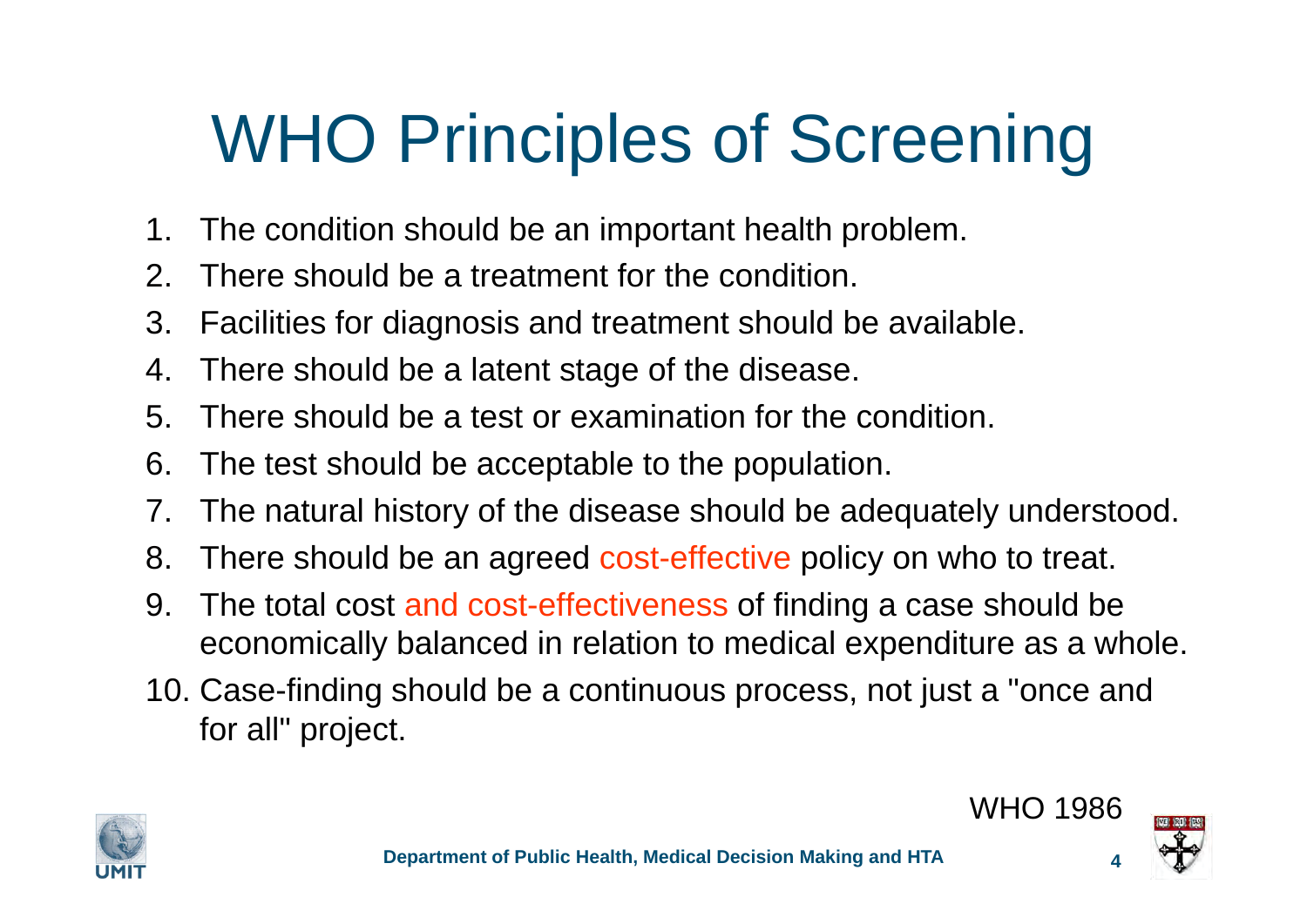# WHO Principles of Screening

- $\checkmark$ The condition should be an important health problem.
- $\checkmark$ There should be a treatment for the condition.
- $\checkmark$ **Y** Facilities for diagnosis and treatment should be available.
- $\checkmark$ There should be a latent stage of the disease.
- $\checkmark$ There should be a test or examination for the condition.
- $\checkmark$  $\blacktriangledown$  The test should be acceptable to the population.
- $\checkmark$ The natural history of the disease should be adequately understood.
- 8. There should be an agreed cost-effective policy on who to treat.
- 9. The total cost and cost-effectiveness of finding a case should be economically balanced in relation to medical expenditure as a whole.
- 10. Case-finding should be a continuous process, not just a "once and for all" project.







WHO 1968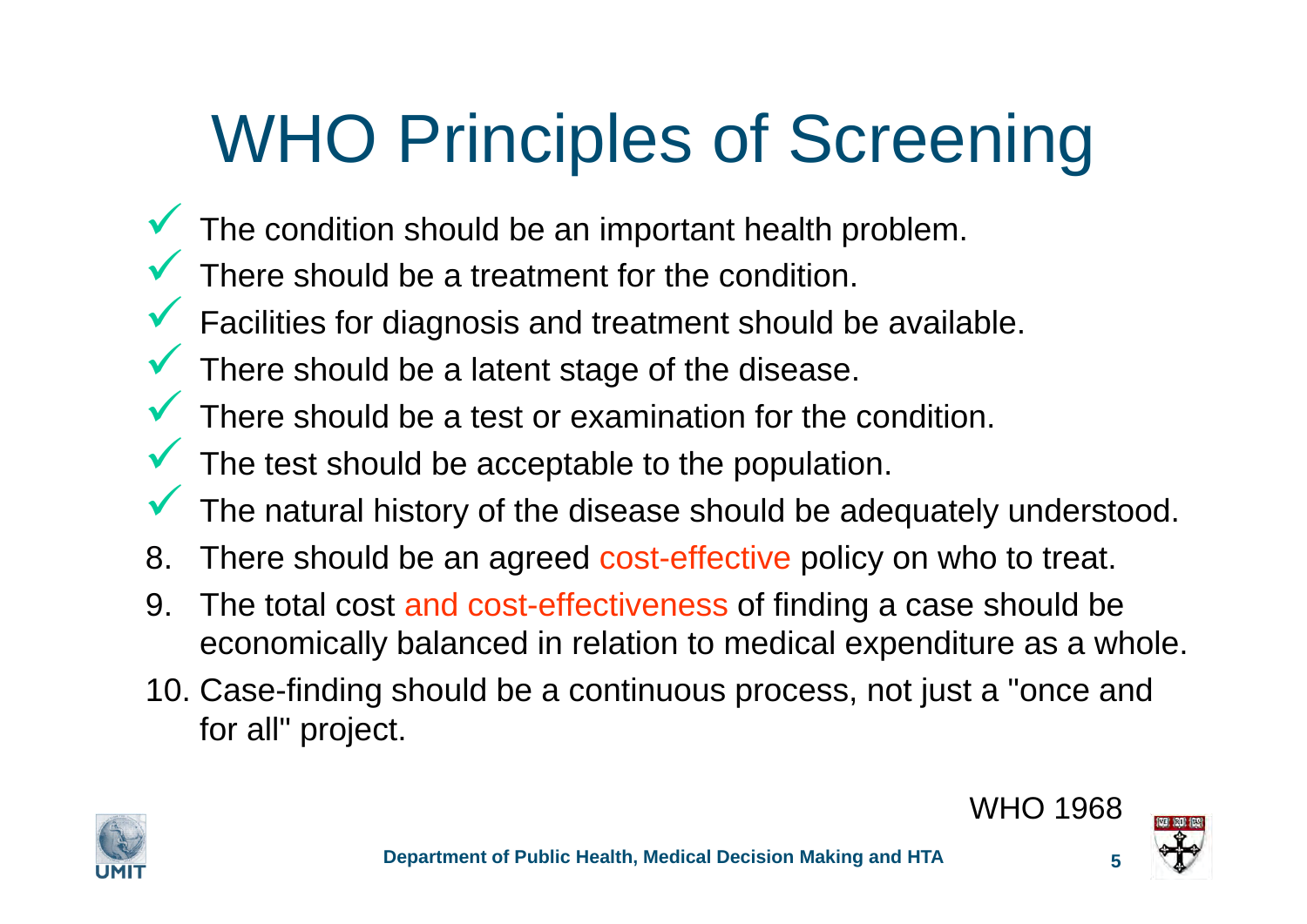### Is Treatment Cost-Effective?

**REVIEW ARTICLE** 

tharmacocconomics 2006, 24 (7), 441472<br>1110-7690/06/0007-6661/539 26/0 e 20% Ads Data Information 3V. All rights reserved.

#### Hepatitis C

Cost of Illness and Considerations for the Economic **Evaluation of Antiviral Therapies** 

John B. Wong

Division of Clinical Decision Making, Department of Medicine, Tufts University School of Medicine, Tufts-New England Medical Center, Tupper Research Institute, Boston, Massachusetts, USA

#### Contents

#### Abstract

Chronic hepatitis C virus (HCV) infection affects 170 million individuals worldwide. As it is detected incidentally through the evaluation of liver function tests or at the time of blood donor testing, it is usually clinically silent until the advanced stages of liver disease have occurred, when treatment is less effective and shortages of donor liver organs limit the therapeutic options. Combination therapy with ribavirin and pegylated interferon has resulted in sustained viral negative response rates of 54-61%. Because treatment is expensive and not uniformly effective, and because not all chronically infected patients will develop complications, concerns have ansen regarding the cost effectiveness of combination therany.

This paper reviews the public health and individual implications of HCV infections. Because of the latency of infection, numerous country-specific population analyses suggest that HCV will cause an increasing number of liver-related deaths over the next 10 years, despite the dramatic drop in incidence over the past 10-15 years. These deaths will be related to prevalent HCV infection from transfusion and injection drug use prior to identification of the virus and availability of screening tests in the late 1980s and early 1990s. HCV can reduce life expectancy and impair quality of life, yet not all patients will develop progressive liver disease, and antiviral treatment may have associated adverse effects.

Finally, to assess the value of antiviral drugs for HCV infection, this paper reviews studies examining the costs of antiviral drugs and of the disease itself along with response to artiviral therapy and the cost effectiveness of antiviral therapy. Although antiviral therapy appears to be expensive, when also consider Journal of Viral Hepatitis, 2009

doi:10.1111/j.1365-2893.2(09.01147.x

#### Long-term effectiveness and cost-effectiveness of antiviral treatment in hepatitis C

G. Sroczynski, <sup>1</sup> E. Esteban, <sup>1</sup> A. Conrads-Frank, <sup>2</sup> R. Schwarzer, <sup>1</sup> N. Mühlberger, <sup>1</sup> D. Wright, <sup>2</sup> S. Zeuzem<sup>3</sup> and U. Siebert<sup>1, 2,4</sup> <sup>1</sup>*hssitute for Public Health. Medical Decision Making and Health Technolog* Public Health, Information Systems and Health Technology Assessment, UMIT - University of Health Sciences, Medical Informatics and Technology, Hall 1.T., Austria: <sup>5</sup>Institute for Technology Assessment and Department of Radiology, Massachusetts General Hospital. Harvard Medical School, Boston, MA. USA: <sup>5</sup>Department of Internal Medicine, Gastroenterology, Hepatology, Pneumology and Endocrinology, Johann Wolfgang Goethe-University, Frankfurt a. M., Germany; and <sup>4</sup>Centre for Health Decision Science, Department of Health Policy and Management, Harvard School of Public Health, Boston. MA. USA.

Received December 2008; accepted for publication March 2009.

SUMMARY. We systematically reviewed the evidence for long-term effectiveness and cost-effectiveness of antiviral treatment in patients with chronic hepatitis C. We performed a systematic literature search on the long-term effectiveness and cost-effectiveness of AVT in hepatitis C (1990-March 2007), and included health technology assessment (HTA) reports, systematic reviews, long-term clinical trials, economic studies conducted alongside clinical trials and decision-analytic modelling studies. All costs were converted to 2005€. Antiviral therapy with peginterferon plus ribavirin in treatment-naïve patients with chronic hepatitis C was the most effective (3.6-4.7 life years gained [LYG]) treatment and was reasonably cost-effective (cost-saving to 84 700€/ quality adjusted life years [QALY]) when compared to interferon plus ribavirin. Some results also suggest costeffectiveness (below 8400€/(QALY) of re-treatment in nonresponders/relapsers. Results for patients with persistently normal alanine aminotransferase (ALT) levels or with special co-morbidities (e.g. HIV) or risk profiles were rare. We conclude that antiviral therapy may prolong life, improve long-term health-related quality-of-life and be reasonablycost-effective in treatment-naïve patients with chronic hepatitis C as well as in former relapsers/nonresponders. Purther research is needed in patients with specific co-morbidities or risk profiles.

Keywords: antiviral treatment. chronic hopatitis C. costeffectiveness, effectiveness.



Sroczynski et al., Journal of Viral Hepatitis (2009), 17(1):34-50

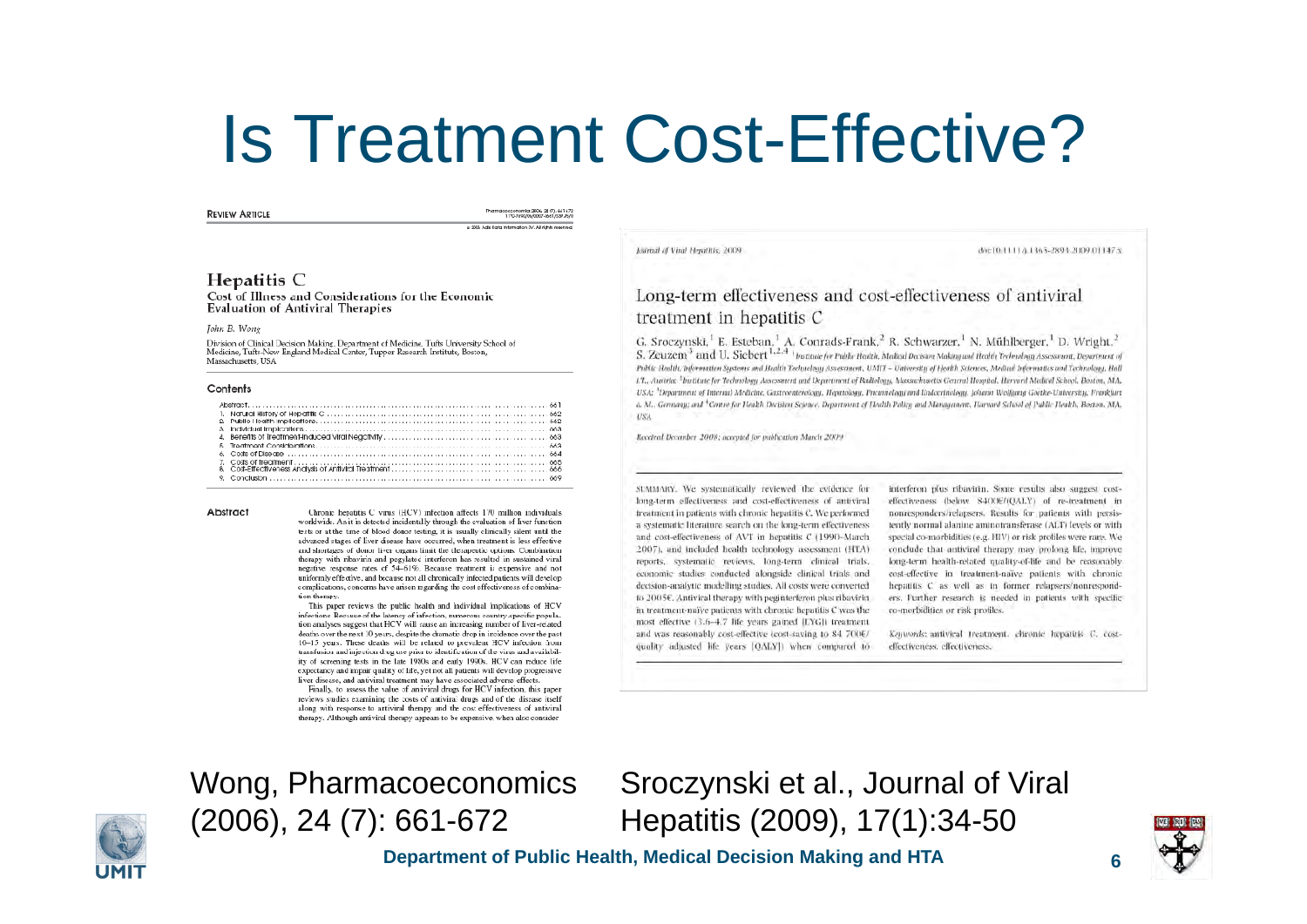#### Burden of Disease and Market Access

**ELSEVIER** 

#### **BMC Public Health**

 $\bigcap$ **BioMed Central** 

Research article

**Open Access** 

#### **IHCV-related burden of disease in Europe: a systematic assessment** of incidence, prevalence, morbidity, and mortality

Nikolai Mühlberger<sup>1</sup>, Ruth Schwarzer<sup>1</sup>, Beate Lettmeier<sup>1</sup>, Gaby Sroczynski<sup>1</sup>, Stefan Zeuzem<sup>2</sup> and Uwe Siebert \*1,3,4

Address: "Institute of Public Health, Medical Decision Making and Health Technology Assessment, Department of Public Health, Information<br>Systems and Health Technology Assessment, UMIT - University of Health Sciences, Medic <sup>2</sup> Department of Internal Medicine, Castroenterology, Hepatology, Pneumology and Endocrinology, Johann Wolfgang Coethe-University, Frankfurt a.M., Germany, <sup>a</sup>lrestitute for Technology Assessment and Department of Radiology, Massachusetts General Hospital, Harvard Medical<br>School, Boston, MA, USA and <sup>4</sup>Program in Health Decision Science, Department of Health, Boston, MA, USA

Email: Niloolai Mühlberger - ni loolai .muehlberger@umit.at; Ruth Schwarzer - ruth achwarzer@umit.at; Beate Lettmeler - beate.lettmeler@umit.at; Caby Srcozynski - gaby.srcczynski@umit.at; Stefan Zeuzem - zeuzem@em.uni-frankfurt.de; Liwe Stebert\* - unve.stebert@umit.at \* Corresponding author

Published: 22 lanuary 2009

Received: 16 April 2008 Accepted: 22 January 2009

This article is available from: http://www.biomedcentral.com/1471-2458/9/34

BAM Public March 2000, 9:34 And 10, 1194/1471, 2459-9-24 @ 2009 Mühlherger et al: Imensee Righted Central Ltd.

This is an Open Access article detributed under the terms of the Creative Commons Attribution License <u>(http://creativecommons.org/teenses/by/2.0).</u><br>which permits unrestricted use, distribution, and reproduction in any med

#### Abstract

Background: Hepatitis C virus (HCV) is a leading cause of chronic liver disease, end-stage cimhosis, and liver cancer, but little is known about the burden of disease caused by the virus. We summarised burden of disease data presently available for Europe, compared the data to current expert estimates, and identified areas in which better data are needed

Methods: Literature and international health databases were systematically searched for HCV-specific burden of disease data, including incidence, prevalence, mortality, disability-adjusted life-years (DALYs), and liver transplantation. Data were collected for the WHO European region with emphasis on 22. countries. If HCV-specific data were unavailable, these were calculated via HCV-attributable fractions.

Results: HCV-specific burden of disease data for Europe are scarce. Incidence data provided by national surveillance are not fully comparable and need to be standardised. HCV prevalence data are often inconclusive. According to available data, an estimated 7.3-8.8 million people (1.1-1.3%) are infected in our 22 focus countries. HCV-specific mortality. DALY, and transplantation data are unavailable. Estimations via HCV-attributable fractions indicate that HCV caused more than 86000 deaths and 1.2 million DALYs in the WHO European region in 2002. Most of the DALYs (95%) were accumulated by patients in preventable disease stages. About one-quarter of the liver transplants performed in 25 European countries in 2004 were attributable to HCV.

Conclusion: Our results indicate that hepatitis C is a major health problem and highlight the importance of timely antiviral treatment. However, data on the burden of disease of hepatitis C in Europe are scarce, outdated or inconclusive, which indicates that hepatitis C is still a neglected disease in many countries. What is needed are public awareness, co-ordinated action plans, and better data. European physicians should be aware that many infections are still undetected, provide timely testing and antiviral treatment, and avoid latrogenic transmission

#### Mühlberger et al., BMC Public Health (2009), 9-34.



Journal of Hepatology 49 (2008) 528-536

Journal of Hepatology

www.elsevier.com/locate/jhep

#### Market uptake of new antiviral drugs for the treatment of hepatitis  $C^{\hat{\pi}}$

Beate Lettmeier<sup>1</sup>, Nikolai Mühlberger<sup>1</sup>, Ruth Schwarzer<sup>1</sup>, Gaby Sroczynski<sup>1</sup>, Davene Wright<sup>2</sup>, Stefan Zeuzem<sup>3</sup>, Uwe Siebert<sup>1,2,\*</sup>

<sup>1</sup>Department of Public Health, Medical Decision Making and Health Technology Assessment, UMIT - University for Health Sciences, Medical Informatics and Technology, EWZ I, A-6060 Hall i.T., Austria <sup>2</sup>Institute for Technology Assessment, Massachusetts General Hospital, Harvard Medical School, Boston, MA, USA <sup>3</sup>Department of Internal Medicine, Gastroenterology, Hepatology, Pneumology and Endocrinology, Johann Wolfgang Goethe-University, Frankfurt a.M., Germany

See Editorial, pages 491-493

Background/Aims: Peginterferon plus ribavirin is the state-of-the-art antiviral therapy for prevention of serious complications of hepatitis C. Our aim was to compare market uptake of and access to these drugs across Europe.

Methods: We collected launch and sales data for peginterferons for 21 countries in the WHO European region and compared country-specific sales rates. Additionally, we converted sales figures into patient numbers and related those to coun-

try-specific hepatitis C prevalence, taking into account genotype distribution, patient characteristics and practice patterns. Results: Peginterferon sales rates differed considerably across countries. The earliest, most rapid and highest adoption rates were in EU founder states, followed by EU members that joined after foundation, and EU non-member states. Most new member states showed a marked increase in sales. By the end of 2005, approximately 308,000 patients had been treated with peginterferons in the 21 countries evaluated. The number of patients ever treated ranged from 16% of prevalent cases in France to less than 1% of cases in Romania, Poland, Greece and Russia.

Conclusions: Peginterferon market uptake and access differed considerably across Europe, suggesting unequal access to optimised therapy. Besides budget restrictions, national surveillance and treatment policies should be considered as reasons for market access variation.

© 2008 European Association for the Study of the Liver. Published by Elsevier B.V. All rights reserved.

Keywords: Hepatitis C; Peginterferon; Market uptake; Market access

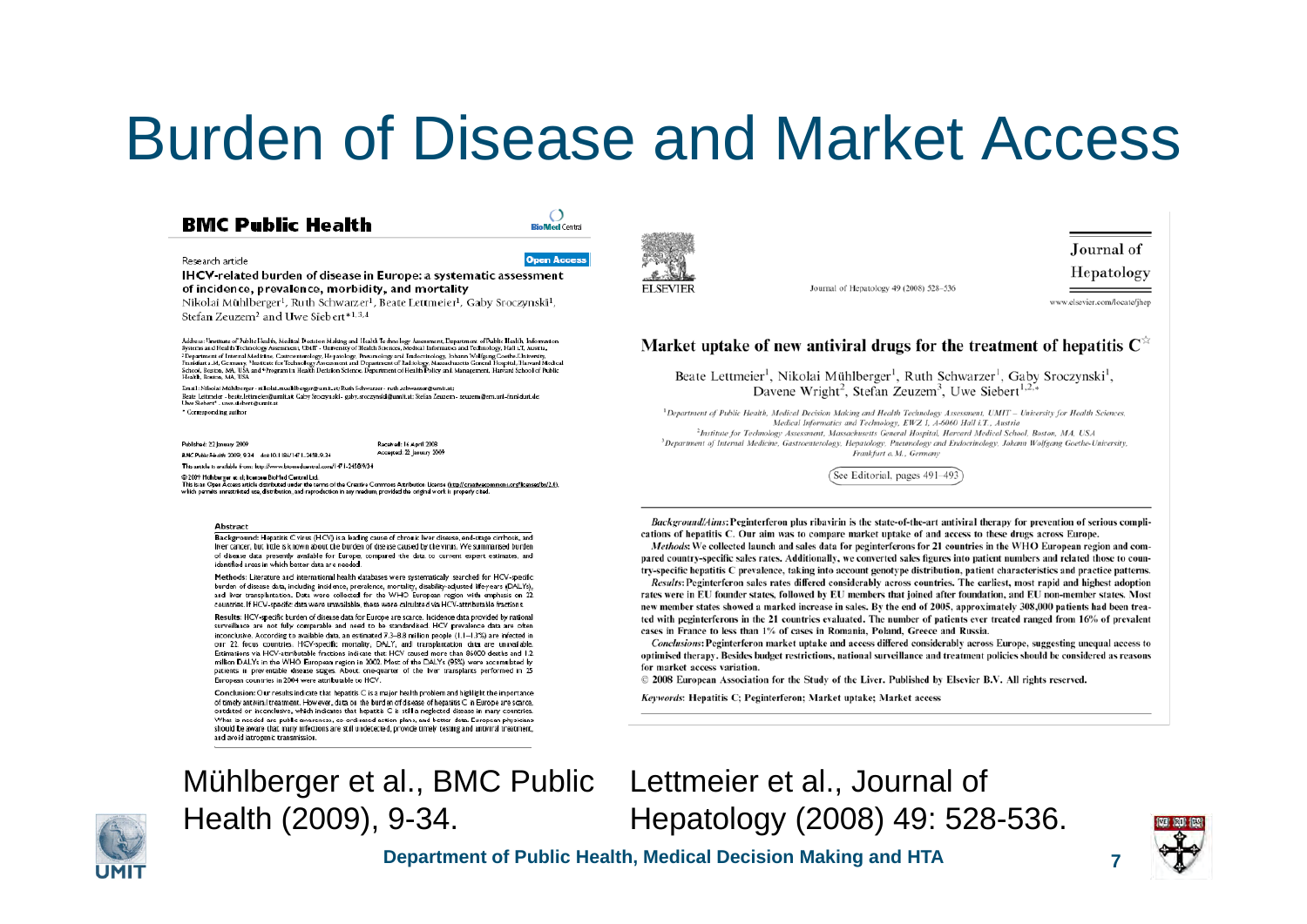## Prevalence-adjusted Cumulative PegIFN Treatment Rates



Source: Calculated from IMS Health data and HCV prevalence rates derived from national sources



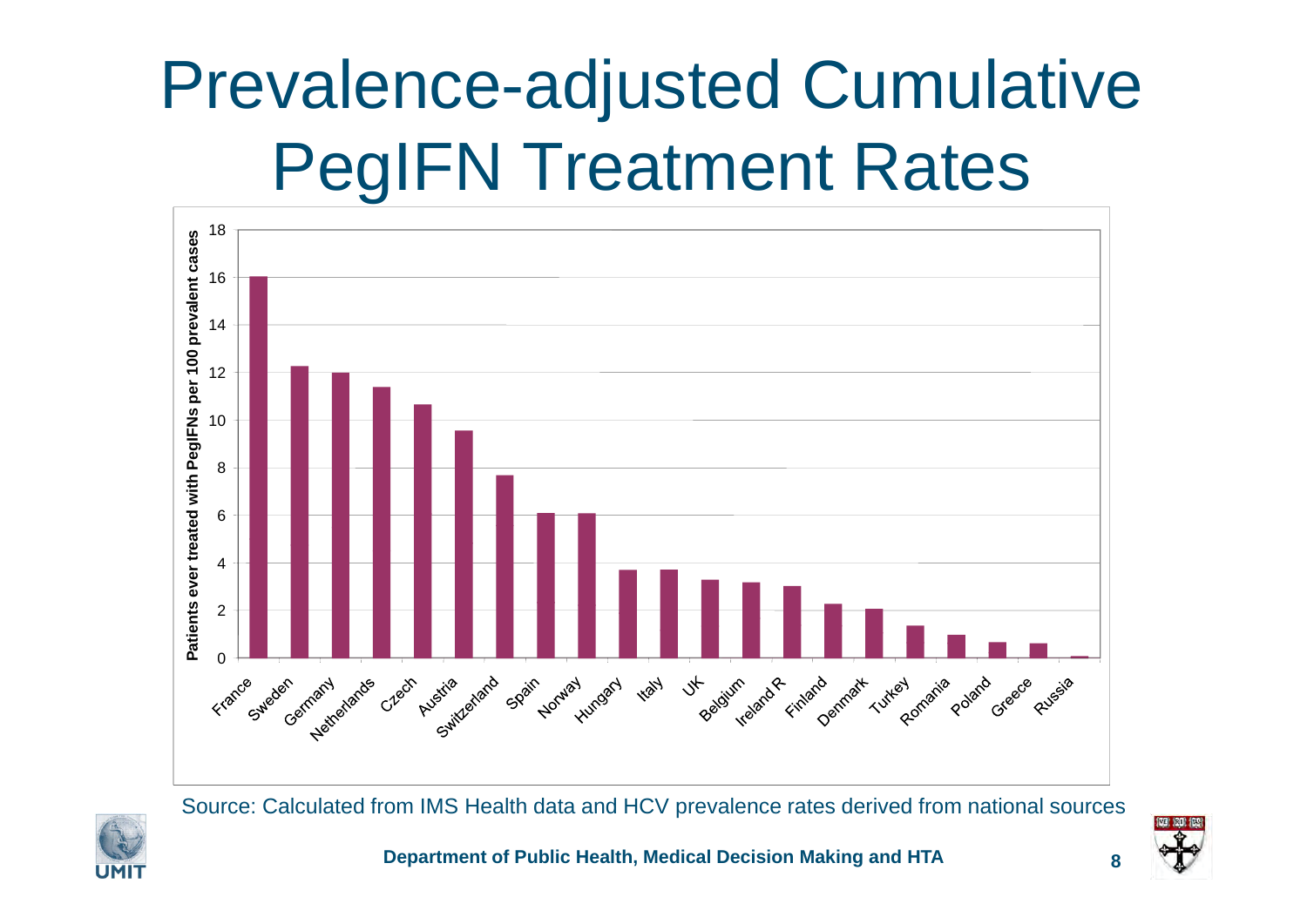### **Conclusions**

- • Market uptake of state-of-the art treatment (peginterferon) and relative treatment rates differed considerably across countries.
- • Results indicate unequal access to optimised therapy across Europe.
- • Reasons for unequal access are budget restrictions, and differences treatment policies, but also differences regarding policies for case finding and screening across these countries.



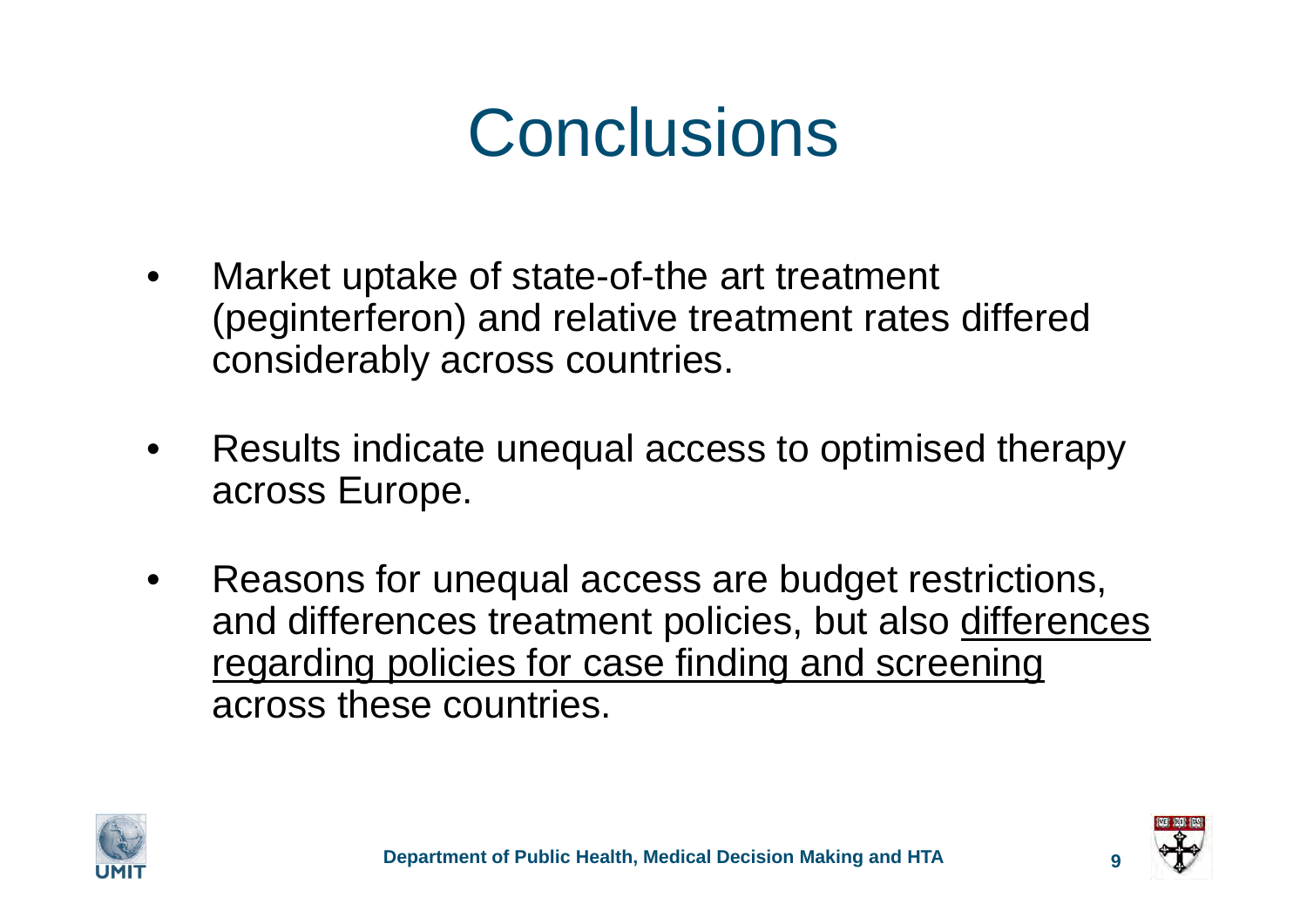# Systematic Review on Screening

#### Objectives:

- • To systematically review the long-term effectiveness and cost-effectiveness of screening for hepatitis C.
- • Emphasis was placed on the influence of HCVprevalence on the cost-effectiveness of screening.



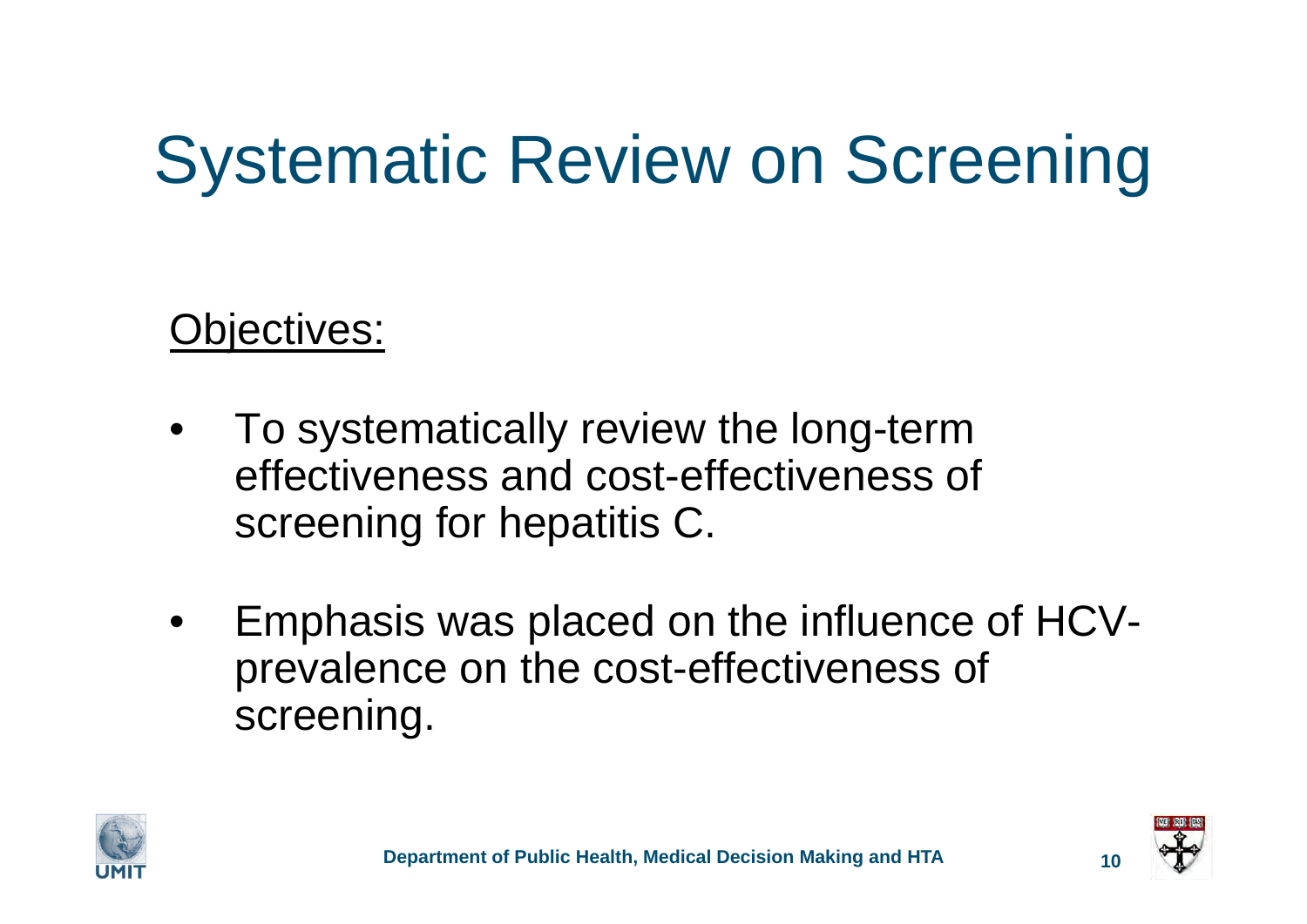## **Methods**

- Systematic literature search (March 2007) on the long-term health and economic effects of HCV screening.
- Inclusion: HTA reports, systematic reviews, long-term clinical trials, full health economic studies and decision-analytic modeling studies assessing the impact of HCV screening with a sufficiently long time horizon and a patientrelevant long-term outcome (LYG or QALY).
- Economic results were converted to 2005 Euros using GDP PPP and CPI.



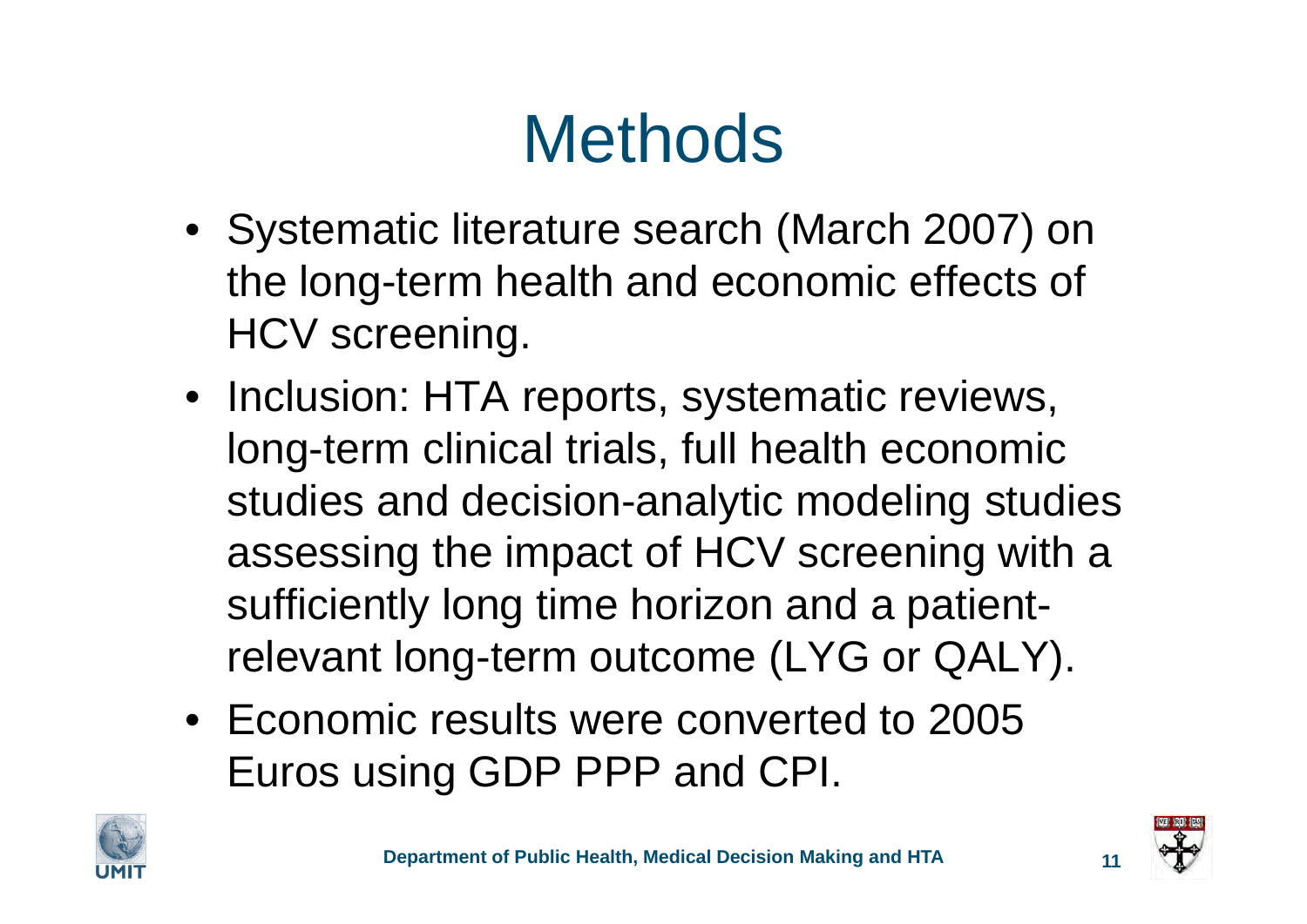### Results - Studies

- 10 studies including 2 HTA met inclusion criteria. After removing duplicates, 7 studies were included.
- In the absence of original studies evaluating the long-term effectiveness of HCV screening we based our results on decision-analytic modeling studies.
- Studies varied regarding target population, HCV prevalence, study perspective, discount rate, mode of screening and antiviral treatment regimens and algorithms (e. g. treat all HCV-positives or only those with severe liver histology).
- Only three studies evaluated screening followed by peginterferon plus ribavirin (state-of-the-art therapy).



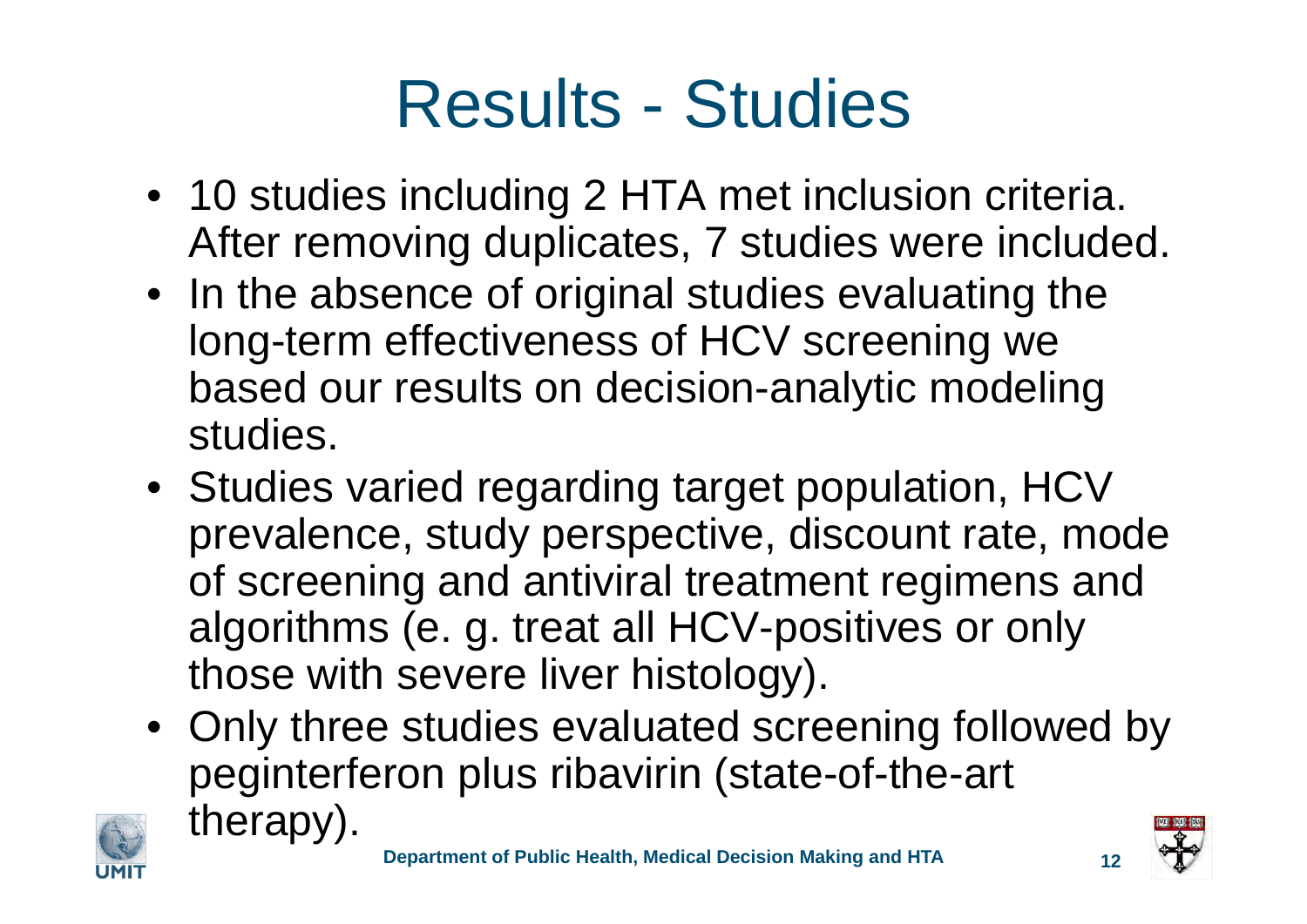### Results - Effectiveness

- Compared to no screening and standard care, HCV screening and early treatment gained 0.0004-0.066 life years (0.15-24 days) or 0.0001-0.072 QALYs.
- Screening in populations with higher HCV prevalence (32%-68%) compared to screening in populations with low/average prevalence (1%-16%) was more effective (0.036-0.066 LYG vs. 0.0004-0.013 LYG).





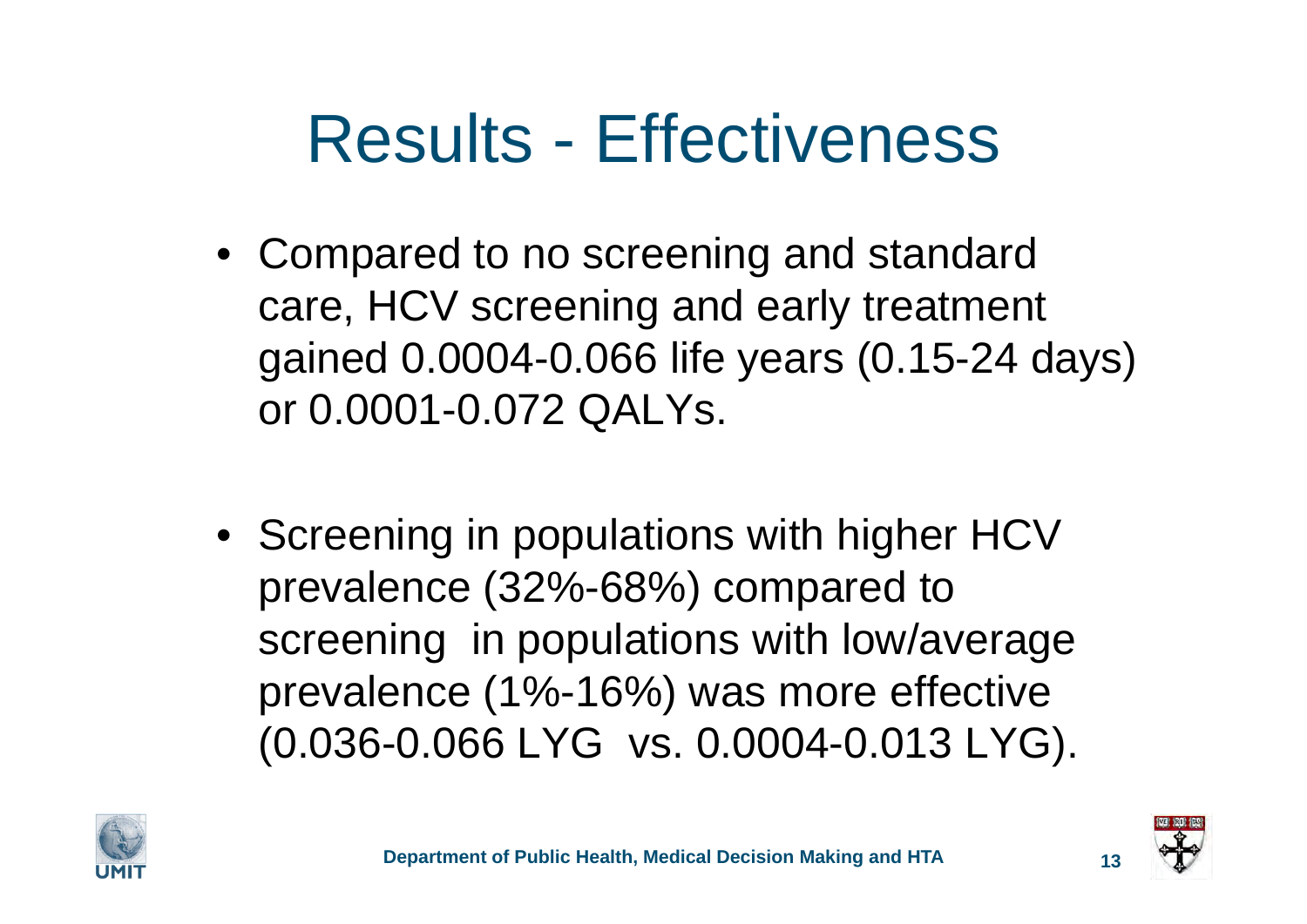### Results – Cost-Effectiveness

- Costs per QALY gained ranged from 18,300 to 1,151,000 EUR/QALY (if screening was not dominated)
- For target groups with HCV prevalence >10% most studies reported ICER/ICUR < 50 000 EUR/LYG or QALY.
- With lower prevalence, ICER/ICUR were much higher.



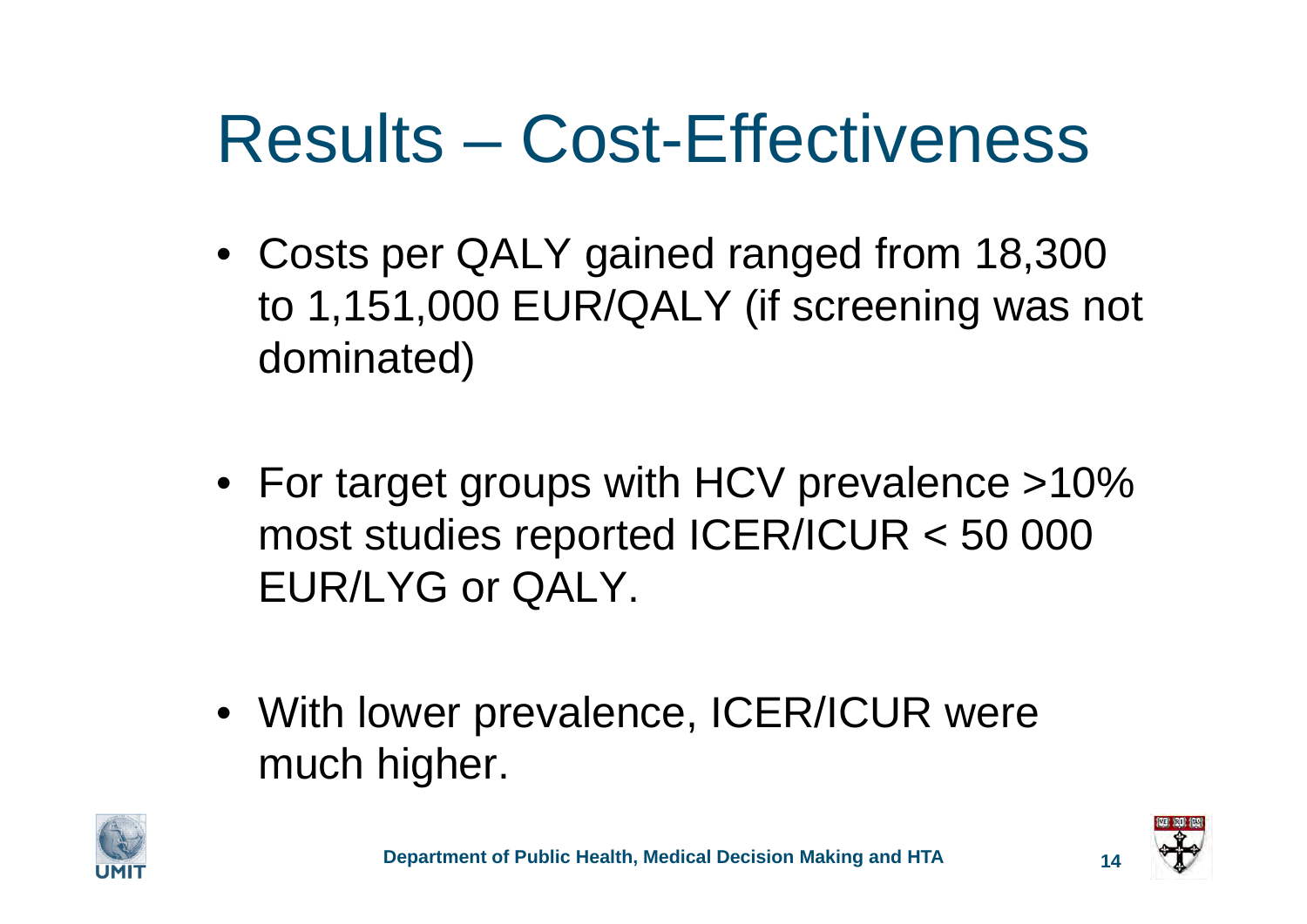# ICER of Screening by Prevalence



ICER: incremental cost-effectiveness ratio, HCV: hepatitis C virus, IFN: interferon, RBV: ribavirin, PegIFN: peginterferon.

**UMI** 

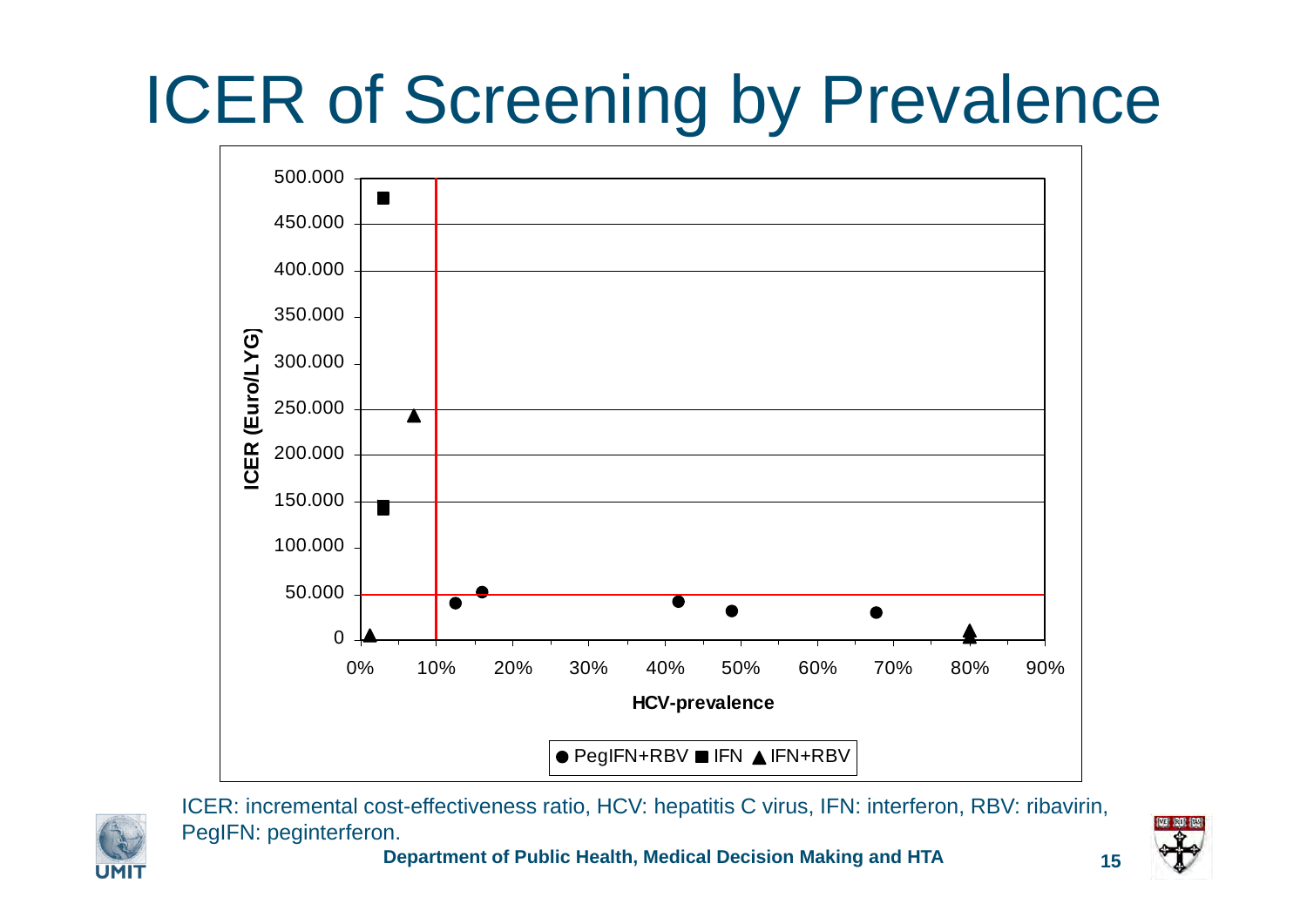# ICUR of Screening by Prevalence





**Department of Public Health, Medical Decision Making and HTA 16**ICER: incremental cost-utility ratio, HCV: hepatitis C virus, IFN: interferon, RBV: ribavirin, PegIFN: peginterferon. §One point out of range: 1,150976 Euro/QALY with 1% HCV prevalence, PegIFN+RBV.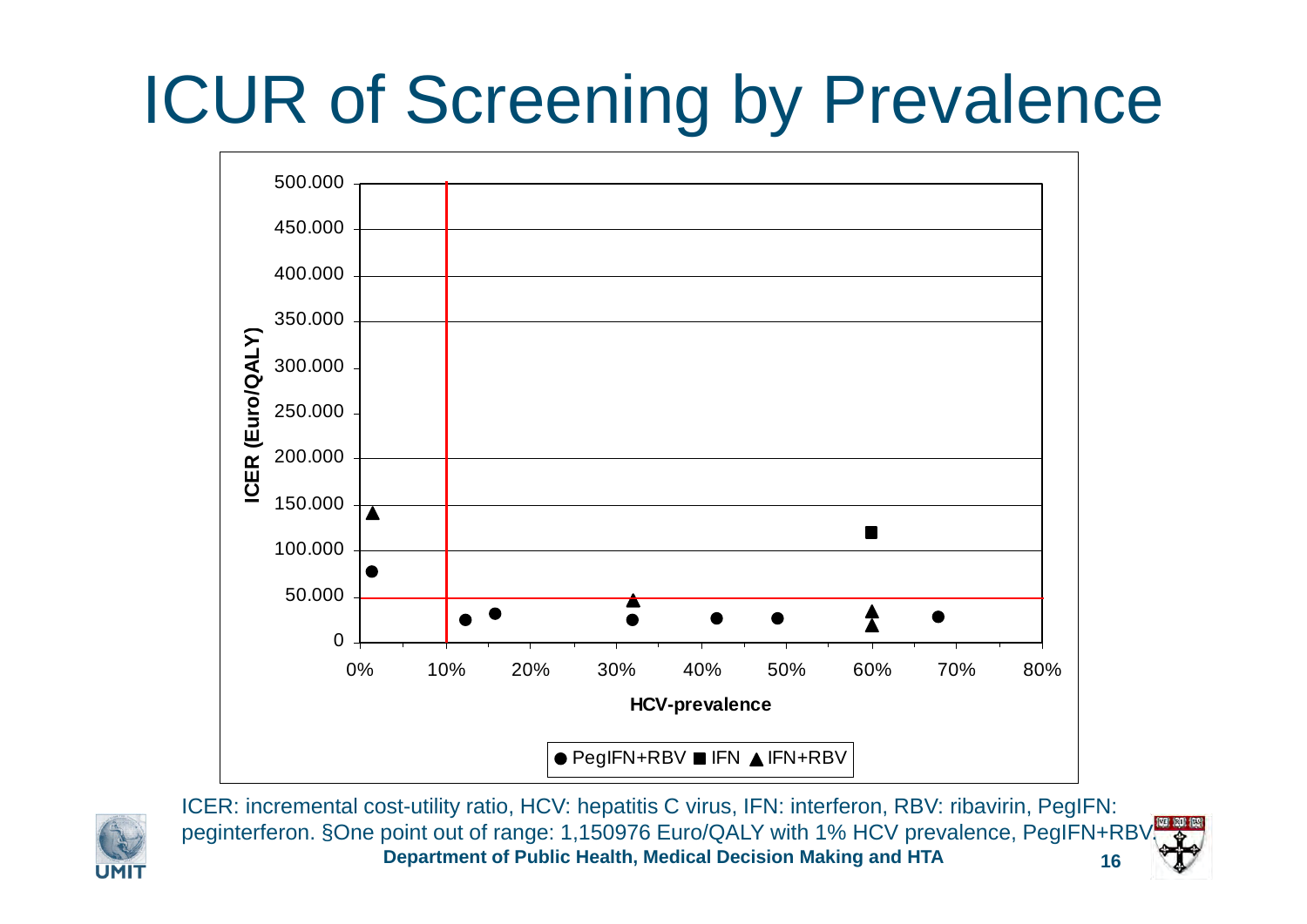## ICER of Screening by Prevalence





ICER: incremental cost-effectiveness ratio, HCV: hepatitis C virus

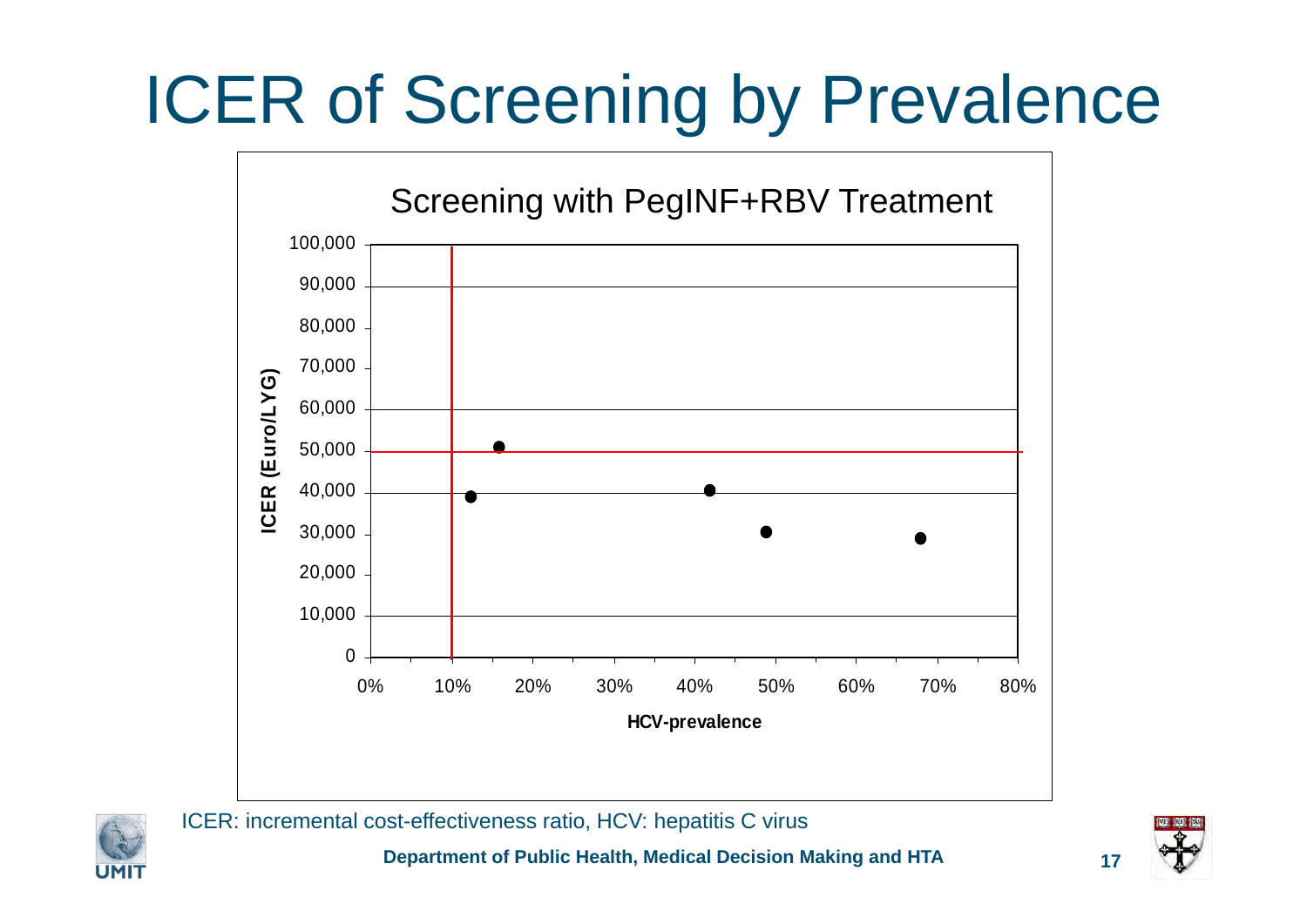## ICUR of Screening by Prevalence





UMI

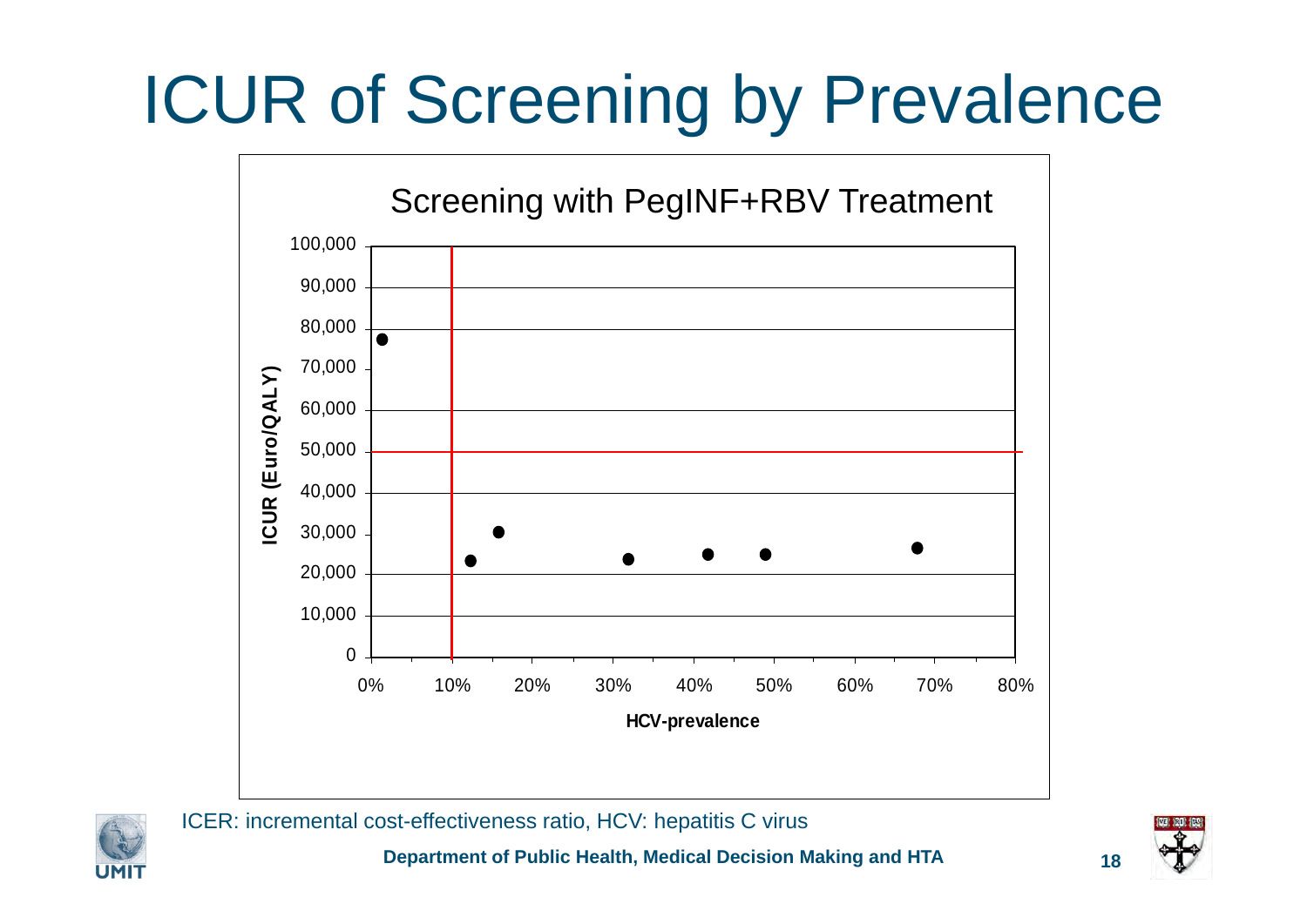## **Conclusions**

- HCV screening and early treatment has the potential to improve average life-expectancy, but should focus on populations with elevated HCV prevalence in order to be cost-effective.
- High prevalence target groups could be selected based on risk factor profiles (e.g., history of blood transfusion, elevated ALT, IVDU, age, visit in hepatology wards/ emergency departments etc.)
- Cost-effectiveness may not be the only decision criterion for the implementation of HCV screening. In view of the multitude of iatrogenic infections, aspects like fairness might be considered as well.
- Currently, many European countries plan to introduce national screening programs, but the question is whom to screen and how to screen.





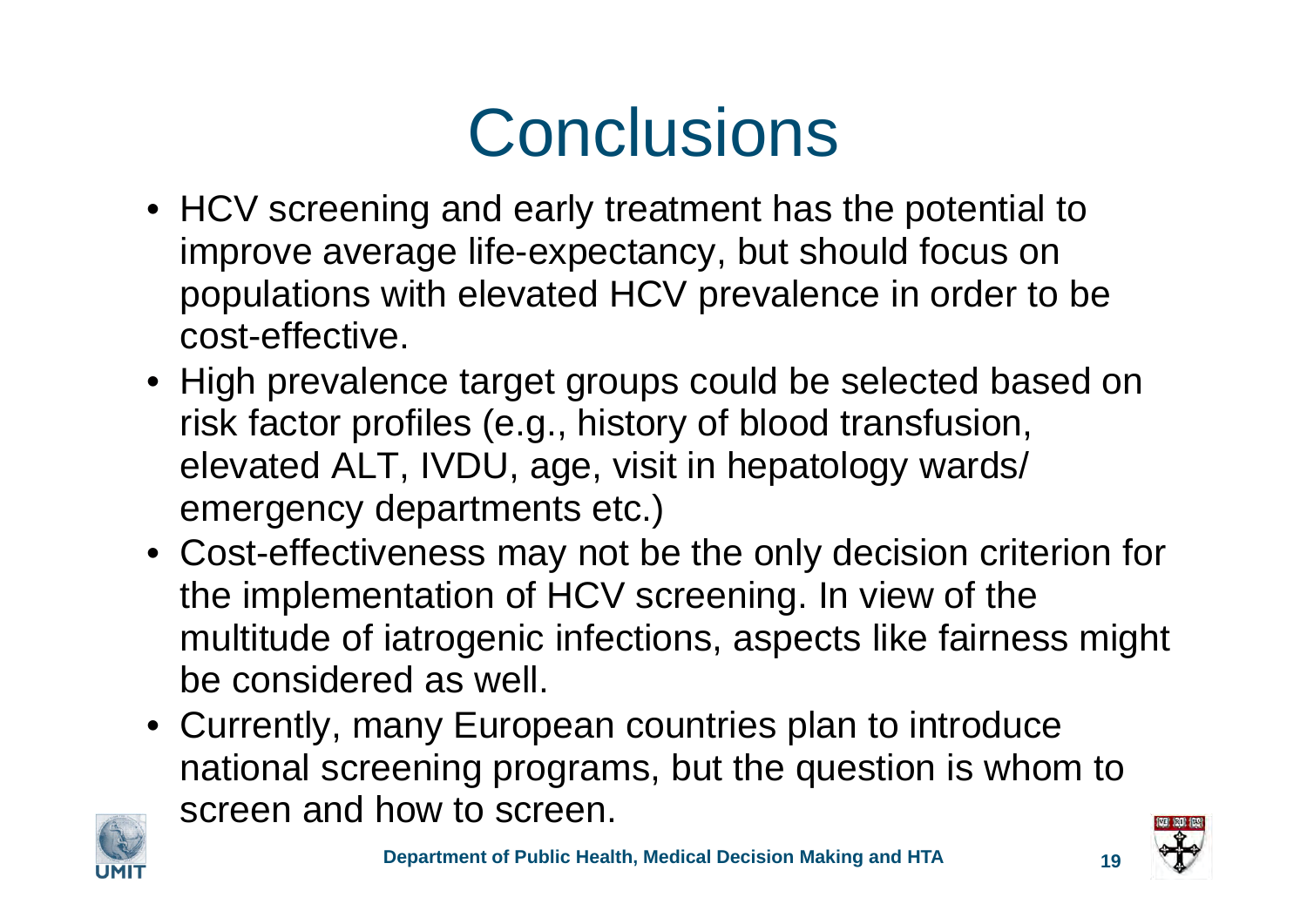## Further Research

- Investigation of the long-term health-economic impact of HCV screening, when combined with appropriate monitoring and treatment strategies in different European health care systems.
- CE-studies in population with low or average HCV prevalence evaluating HCV screening with different strategies of monitoring and AVT of HCV-positives according to current treatment standard.
- Determining optimal target groups and settings for costeffective HCV screening strategies.
- Pan-European HCV screening model, which can be adapted to the context of the different health care systems and countries within Europe.



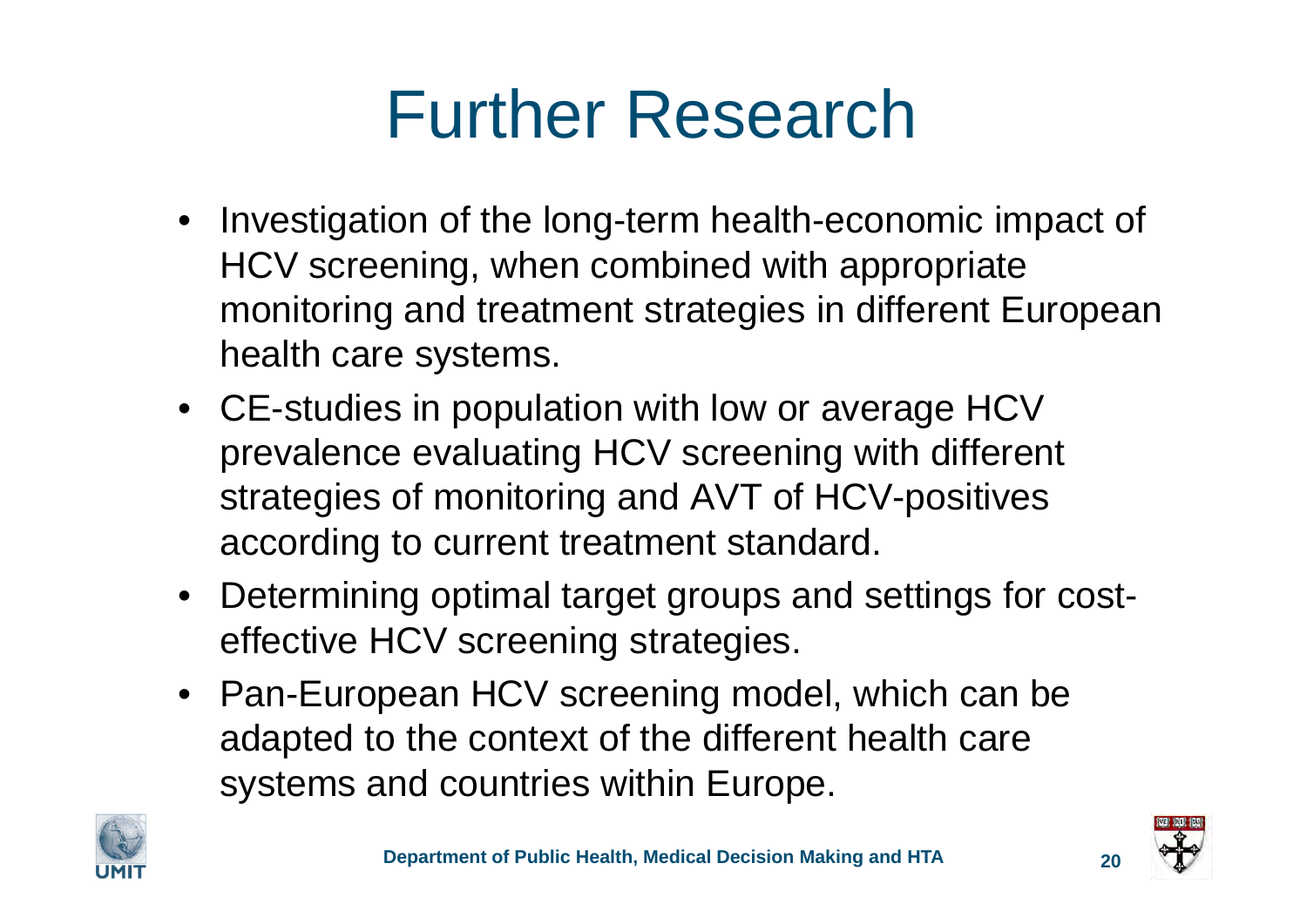European Journal of Public Health, Vol. 19, No. 3, 245-255 The Author 2009. Published by Oxford University Press on behilf of the European Public Health Association. All rights reserved. doi:10.1093/eurpub/ckp001 Advance Access published on 5 February 2009

#### 

#### Long-term effectiveness and cost-effectiveness of screening for Hepatitis C virus infection

Gaby Sroczynski<sup>1</sup>, Eva Esteban<sup>1</sup>, Annette Conrads-Frank<sup>1,2</sup>, Ruth Schwarzer<sup>1</sup>, Nikolai Mühlberger<sup>1</sup>, Davene Wright<sup>2</sup>, Stefan Zeuzem<sup>3</sup>, Uwe Siebert<sup>1,2,4</sup>

Background: Hepatitis C virus (HCV) infection is an emerging problem in public health. In most countries, the majority of HCV infected people are yet undiagnosed. Early detection and treatment may result in better health outcomes and save costs by preventing future advanced liver disease. The evidence for long-term effectiveness and cost-effectiveness of HCV screening was systematically reviewed. Methods: We performed a systematic literature search on long-term health-economic effects of HCV screening and included Health Technology Assessment (HTA) reports, systematic reviews, long-term clinical trials, full health economic and decision-analytic modelling studies with a sufficiently long time horizon and patient-relevant long-term outcomes such as life-years gained (LYG) or qualityadjusted life years (QALY) gained. Economic results were converted to 2005 Euros. Results: Seven studies were included. Target population, HCV prevalence, study perspective, discount rate, screening and antiviral treatment mode varied. The incremental effectiveness of HCV screening and early treatment compared to no screening and standard care varied from 0.0004 to 0.066 LYG, and from 0.0001 to 0.072 QALY. Incremental cost-effectiveness and cost-utility ratios of HCV screening vs. no screening were 3900-243 700 €/LYG and 18300-1151000 €/QALY. HCV screening seems to be cost-effective in populations with high HCV prevalence, but not in low HCV prevalence populations. Conclusions: HCV screening and early treatment have the potential to improve average life-expectancy, but should focus on populations with elevated HCV prevalence to be cost-effective. Further research on the long-term health-economic impact of HCV screening when combined with appropriate monitoring strategies in different European health care systems is needed.

Keywords: chronic hepatitis C, cost effectiveness, screening.

#### Introduction

Chronic Hepatitis C (CHC) is an emerging problem in<br>C public health. In Europe, the Hepatitis C virus (HCV) infection affects > 1% of the population with a HCV-incidence of 8.6/100 000.<sup>1,2</sup> HCV prevalence differs considerably across countries and risk groups,<sup>2</sup> The highest HCV prevalence (36-81%) is currently found in intravenous drug users  $(1DUs).$ 

The majority of HCV-infected people progress to chronic disease.4 Approximately 15-20% of CHC cases develop cirrhosis within 20-30 years,<sup>5-12</sup> which is associated with a high risk for advanced liver disease, quality of life impairment, reduced life expectancy and high treatment costs. CHC is convidered to be the leading cause of liver cancer and liver transplantation in Europe.<sup>13</sup>

Screening for CHC clearly fulfils the general criteria for population screening<sup>34,35</sup> and may help to identify

- 1 Department of Public Health, Information Systems and Health Technology Assessment: UMIT - University of Health Sciences,
- Medical Informatics and Technology, Hall i.T., Austria 2 Institute for Technology Assessment and Department of Radiology,
- Massachusetts General Hospital, Harvard Medical School, Boston, MA, USA J Department of Internal Medicine, Gastroenterology, Hepatology,
- Paetmology and Endocrinology. Johann Wulfgang Goethe-University, Frankfurt a.M., Germany
- 4 Program in Health Decision Science, Department of Health Policy and Management, Harvard School of Public Health, Boston, MA, USA

Correspondence: Uwe Siebert, Department of Public Health, Information Systems and Health Technology Assessment, UMIT -University for Health Sciences, Medical Informatics and Technology, Eduard Wallnoefer Center I, A-6060 Hall i.T., Austria, tel: +43-50-8648-3930, fax: +43-50-8648-673930, e-mail: public-health@umit.at

HCV-infected patients in an early stage of the disease (e.g. mild chronic hepatitis without fibrosis), so that they can be adequately monitored and treated. Moreover, it has been reported that it may be cost-effective to treat patients diagnosed with mild disease.<sup>16,17</sup> Furthermore, for the majority of acute HCV cases, which present no symptoms, early treatment and for symptomatic acute HCV cases watchful waiting may be currently the most effective and cost-effective strategies.<sup>18</sup> Thus, early detection and early treatment may have the potential to result in better health outcomes and to save costs by preventing future advanced liver disease. Another important reason to identify unaware HCV-infected persons is to prevent further HCV-transmission using appropriate interventions to change behaviour leading to HCV transmission (e.g. needle sharing).

However, currently most European countries lack specific policies for HCV screening. Only few European countries perform HCV screening in special subpopulations with elevated HCV prevalence. But even in these cases, the recommendations and medical practices are heterogeneous.<sup>29-21</sup> In March 2007, the European Parliament called for EU-wide action on Hepatitis C by formally adopting the Written Declaration on Hepatitis C.<sup>22</sup> Specifically, the European Parliament calls for a council recommendation on Hepatitis C screening to ensure early diagnosis and wider access to treatment and care within the member states. Furthermore, the European Liver Patients Association (ELPA) strongly suggests that the European Union should encourage tailored screening campaigns that target people in at-risk groups.<sup>23</sup>

Despite all potential benefits, HCV screening may have substantial health-economic consequences and it is not clear whether it leads to improved long-term health outcomes, because not all CHC patients will develop progressive liver disease in their lifetime, and not all CHC patients benefit from antiviral treatment.<sup>16,24,25</sup> Furthermore, current antiviral

#### Sroczynski et al. European Journal of Public Health (2009), Vol. 19, No. 3: 245- 253.